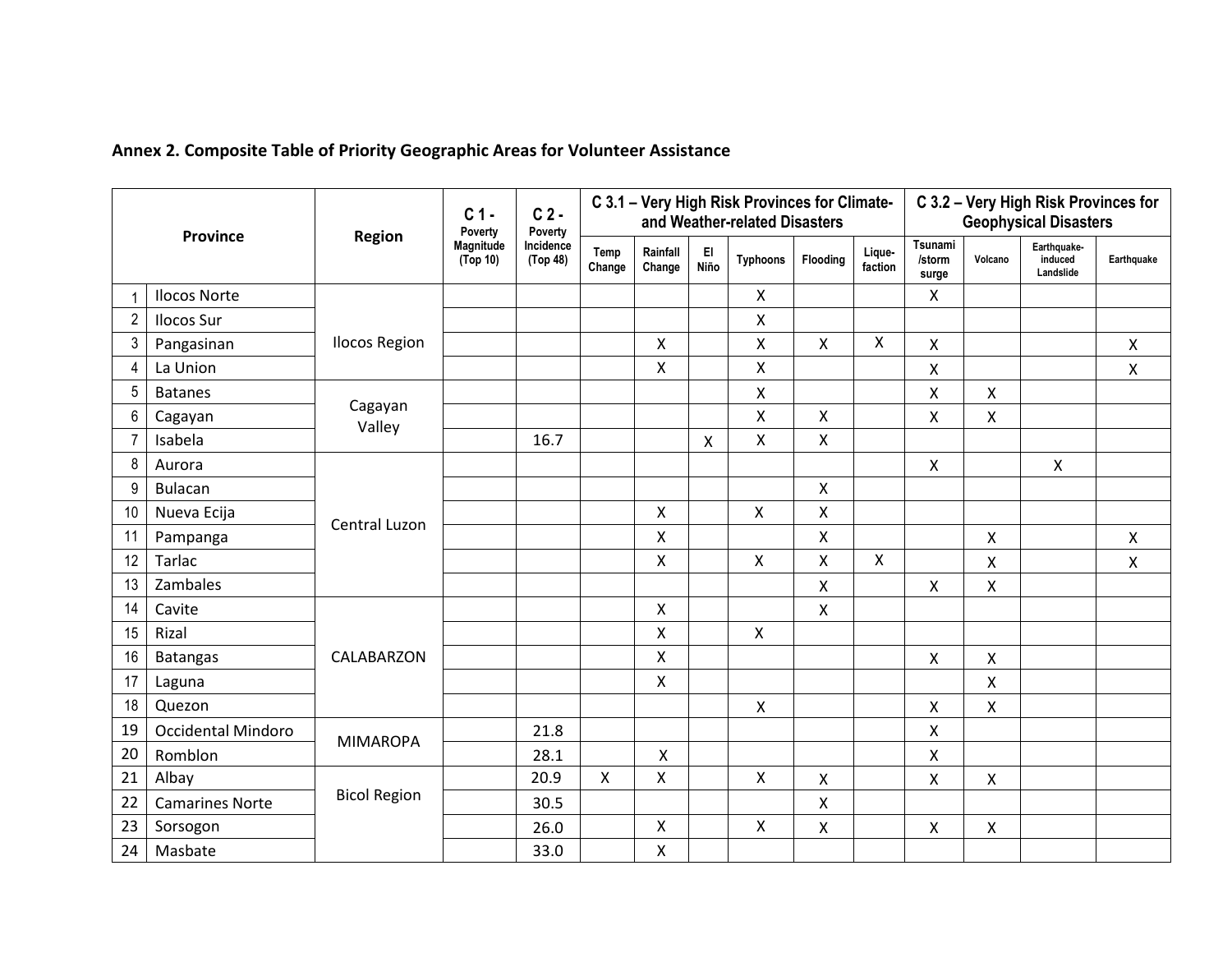| <b>Province</b> |                              | <b>Region</b>       | C <sub>1</sub><br>Poverty | $C2$ .<br>Poverty     | C 3.1 - Very High Risk Provinces for Climate-<br>C 3.2 - Very High Risk Provinces for<br>and Weather-related Disasters<br><b>Geophysical Disasters</b> |                           |                    |                 |                           |                   |                            |         |                                     |              |
|-----------------|------------------------------|---------------------|---------------------------|-----------------------|--------------------------------------------------------------------------------------------------------------------------------------------------------|---------------------------|--------------------|-----------------|---------------------------|-------------------|----------------------------|---------|-------------------------------------|--------------|
|                 |                              |                     | Magnitude<br>(Top 10)     | Incidence<br>(Top 48) | Temp<br>Change                                                                                                                                         | Rainfall<br>Change        | EI<br>Niño         | <b>Typhoons</b> | Flooding                  | Lique-<br>faction | Tsunami<br>/storm<br>surge | Volcano | Earthquake-<br>induced<br>Landslide | Earthquake   |
| 25              | <b>Camarines Sur</b>         | <b>Bicol Region</b> | 567,100                   | 28.1                  |                                                                                                                                                        |                           |                    |                 |                           |                   | X                          |         |                                     |              |
| 26              | Catanduanes                  |                     |                           | 20.3                  |                                                                                                                                                        |                           |                    | $\mathsf{X}$    |                           |                   | X                          |         |                                     |              |
| 27              | <b>Negros Occidental</b>     | Western<br>Visayas  | 611,500                   | 19.5                  | $\pmb{\mathsf{X}}$                                                                                                                                     |                           |                    |                 | Χ                         |                   |                            |         |                                     |              |
| 28              | Aklan                        |                     |                           |                       |                                                                                                                                                        | $\boldsymbol{\mathsf{X}}$ |                    |                 |                           |                   |                            |         |                                     |              |
| 29              | Antique                      |                     |                           | 19.6                  |                                                                                                                                                        |                           |                    |                 | X                         |                   | X                          |         |                                     |              |
| 30              | Capiz                        |                     |                           |                       |                                                                                                                                                        | $\boldsymbol{\mathsf{X}}$ |                    |                 |                           |                   |                            |         |                                     |              |
| 31              | <b>Negros Oriental</b>       | Central Visayas     |                           | 25.3                  | X                                                                                                                                                      |                           |                    |                 |                           |                   | X                          | X       |                                     |              |
| 32              | Cebu                         |                     | 717,800                   |                       | Χ                                                                                                                                                      |                           |                    |                 | Χ                         |                   |                            |         |                                     |              |
| 33              | <b>Bohol</b>                 |                     |                           | 20.6                  |                                                                                                                                                        |                           |                    |                 | $\pmb{\mathsf{X}}$        |                   |                            |         |                                     | $\mathsf{X}$ |
| 34              | Siquijor                     |                     |                           |                       |                                                                                                                                                        | $\boldsymbol{\mathsf{X}}$ |                    |                 |                           |                   |                            |         |                                     |              |
| 35              | Northern Samar               |                     |                           | 34.0                  |                                                                                                                                                        | X                         |                    |                 | X                         |                   |                            |         |                                     |              |
| 36              | <b>Biliran</b>               |                     |                           | 19.7                  |                                                                                                                                                        | X                         |                    |                 |                           |                   | X                          |         |                                     | X            |
| 37              | Western Samar                |                     |                           | 29.0                  |                                                                                                                                                        | X                         |                    | X               |                           |                   |                            |         |                                     |              |
| 38              | Leyte                        | Eastern Visayas     | 589,000                   | 28.6                  |                                                                                                                                                        |                           |                    | Χ               | X                         |                   | X                          | X       |                                     |              |
| 39              | Southern Leyte <sup>b/</sup> |                     |                           | 23.6                  |                                                                                                                                                        |                           |                    |                 |                           |                   |                            | X       |                                     |              |
| 40              | Eastern Samar                |                     |                           | 49.5                  |                                                                                                                                                        |                           |                    |                 | $\boldsymbol{\mathsf{X}}$ |                   |                            |         |                                     |              |
| 41              | Zamboanga del Norte          |                     | 467,800                   | 45.3                  | Χ                                                                                                                                                      |                           | X                  |                 |                           |                   |                            |         |                                     |              |
| 42              | Isabela City <sup>a/b/</sup> | Zamboanga           |                           | 50.1                  | Χ                                                                                                                                                      |                           | $\pmb{\mathsf{X}}$ |                 |                           |                   |                            |         |                                     |              |
| 43              | Zamboanga Sibugay            | Peninsula           |                           | 35.5                  |                                                                                                                                                        |                           |                    |                 |                           |                   |                            |         |                                     |              |
| 44              | Zamboanga del Sur            |                     | 454,600                   | 23.8                  | X                                                                                                                                                      |                           |                    |                 |                           |                   |                            |         |                                     |              |
| 45              | Camiguin <sup>a/</sup>       |                     |                           | 23.6                  | X                                                                                                                                                      |                           | Χ                  |                 |                           |                   | Χ                          | Χ       |                                     |              |
| 46              | Bukidnon                     | Northern            |                           | 27.5                  |                                                                                                                                                        |                           |                    |                 |                           |                   | $\pmb{\mathsf{X}}$         | X       |                                     |              |
| 47              | Misamis Occidental           | Mindanao            |                           | 26.7                  | X                                                                                                                                                      |                           |                    |                 |                           |                   |                            |         |                                     |              |
| 48              | Misamis Oriental             |                     |                           |                       | X                                                                                                                                                      |                           | Χ                  |                 |                           |                   |                            |         |                                     |              |

C 2 – Top 10 poorest provinces-poverty incidence rates are in bold numbers

a/ Caution in utilizing the estimate for these provinces must be observed due to its very small sample size

b/Coefficient of variation of provincial poverty incidence among population is greater than 20%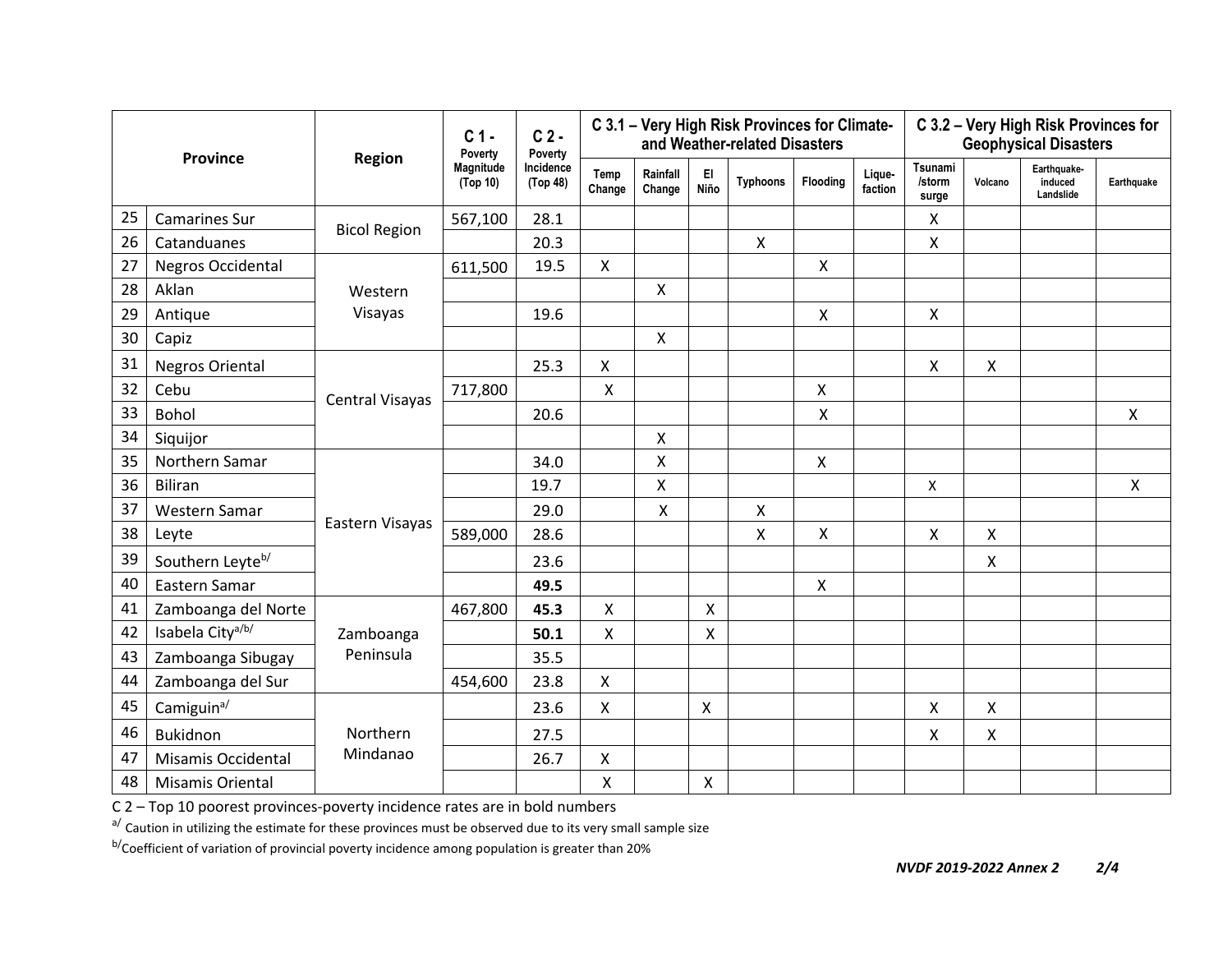| Province |                          | <b>Region</b> | C <sub>1</sub><br>Poverty | $C2$ .<br>Poverty     |                |                    |              | C 3.1 - Very High Risk Provinces for Climate-<br>and Weather-related Disasters |              |                   | C 3.2 - Very High Risk Provinces for<br><b>Geophysical Disasters</b> |         |                                     |              |  |
|----------|--------------------------|---------------|---------------------------|-----------------------|----------------|--------------------|--------------|--------------------------------------------------------------------------------|--------------|-------------------|----------------------------------------------------------------------|---------|-------------------------------------|--------------|--|
|          |                          |               | Magnitude<br>(Top 10)     | Incidence<br>(Top 48) | Temp<br>Change | Rainfall<br>Change | EI<br>Niño   | <b>Typhoons</b>                                                                | Flooding     | Lique-<br>faction | Tsunami<br>/storm<br>surge                                           | Volcano | Earthquake-<br>induced<br>Landslide | Earthquake   |  |
| 49       | Lanao del Norte          |               |                           | 25.9                  | X              |                    | $\mathsf{X}$ |                                                                                |              |                   |                                                                      |         |                                     |              |  |
| 50       | Davao Occidental         |               |                           | 39.6                  |                |                    |              |                                                                                |              |                   |                                                                      |         |                                     |              |  |
| 51       | Davao Oriental           | Davao Region  |                           | 37.7                  |                |                    | X            |                                                                                |              |                   | X                                                                    |         | X                                   | X            |  |
| 52       | Davao del Norte          |               |                           |                       | Χ              |                    | $\mathsf{X}$ |                                                                                |              |                   |                                                                      |         |                                     |              |  |
| 53       | Davao del Sur            |               |                           |                       |                |                    |              |                                                                                | X            |                   | Χ                                                                    |         | Χ                                   | X            |  |
| 54       | Compostela Valley        |               |                           | 25.1                  |                |                    |              |                                                                                |              |                   |                                                                      |         |                                     |              |  |
| 55       | Sultan Kudarat           |               |                           | 31.5                  |                |                    |              |                                                                                | Χ            |                   |                                                                      |         |                                     |              |  |
| 56       | North Cotabato           | SOCCSKSARGEN  | 428,300                   | 29.1                  |                |                    | X            |                                                                                | Χ            |                   |                                                                      |         |                                     |              |  |
| 57       | South Cotabato           |               |                           | 18.0                  |                |                    | Χ            |                                                                                |              |                   | X                                                                    | X       |                                     |              |  |
| 58       | Sarangani                |               |                           | 42.0                  | $\mathsf{X}$   |                    |              |                                                                                |              |                   | Χ                                                                    |         | X                                   |              |  |
| 59       | Dinagat Islands          |               |                           | 32.8                  |                |                    |              | X                                                                              |              |                   |                                                                      |         |                                     | $\mathsf{X}$ |  |
| 60       | Agusan del Sur           |               |                           | 37.7                  |                |                    |              |                                                                                | $\mathsf{X}$ |                   |                                                                      |         |                                     |              |  |
| 61       | Agusan del Norte         | CARAGA        |                           | 24.8                  | $\mathsf{X}$   |                    |              |                                                                                |              |                   |                                                                      |         |                                     |              |  |
| 62       | Surigao del Norte        |               |                           | 34.0                  |                |                    |              | Χ                                                                              |              |                   |                                                                      |         |                                     | X            |  |
| 63       | Surigao del Sur          |               |                           | 25.3                  |                |                    |              | Χ                                                                              |              |                   | X                                                                    |         |                                     | X.           |  |
| 64       | Cotabato City            |               |                           | 42.6                  | X              |                    | X            |                                                                                | X            |                   |                                                                      |         |                                     |              |  |
| 65       | Maguindanao              |               | 601,700                   | 47.8                  | X              |                    | X            |                                                                                | Χ            |                   |                                                                      |         |                                     |              |  |
| 66       | Sulu                     | <b>BARMM</b>  | 716,700                   | 81.8                  | X              |                    | X            |                                                                                |              |                   | Χ                                                                    | X       |                                     |              |  |
| 67       | Basilan                  |               |                           | 72.8                  | Χ              |                    | X            |                                                                                |              |                   |                                                                      |         |                                     |              |  |
| 68       | Lanao del Sur            |               | 785,900                   | 71.2                  | X              |                    | X            |                                                                                |              |                   | Χ                                                                    | X       | X                                   |              |  |
| 69       | Tawi-tawi                |               |                           | 21.8                  |                |                    | $\mathsf{X}$ |                                                                                |              |                   |                                                                      |         |                                     |              |  |
| 70       | <b>Mountain Province</b> |               |                           | 24.8                  |                |                    |              | $\pmb{\mathsf{X}}$                                                             |              |                   |                                                                      |         |                                     |              |  |
| 71       | Abra                     | CAR           |                           | 19.2                  |                |                    |              |                                                                                |              |                   |                                                                      |         |                                     |              |  |
| 72       | Apayao                   |               |                           | 19.7                  |                |                    |              | X                                                                              |              |                   |                                                                      |         |                                     |              |  |

C 2 – Top 10 poorest provinces-poverty incidence rates are in bold numbers

a/ Caution in utilizing the estimate for these provinces must be observed due to its very small sample size

b/Coefficient of variation of provincial poverty incidence among population is greater than 20%